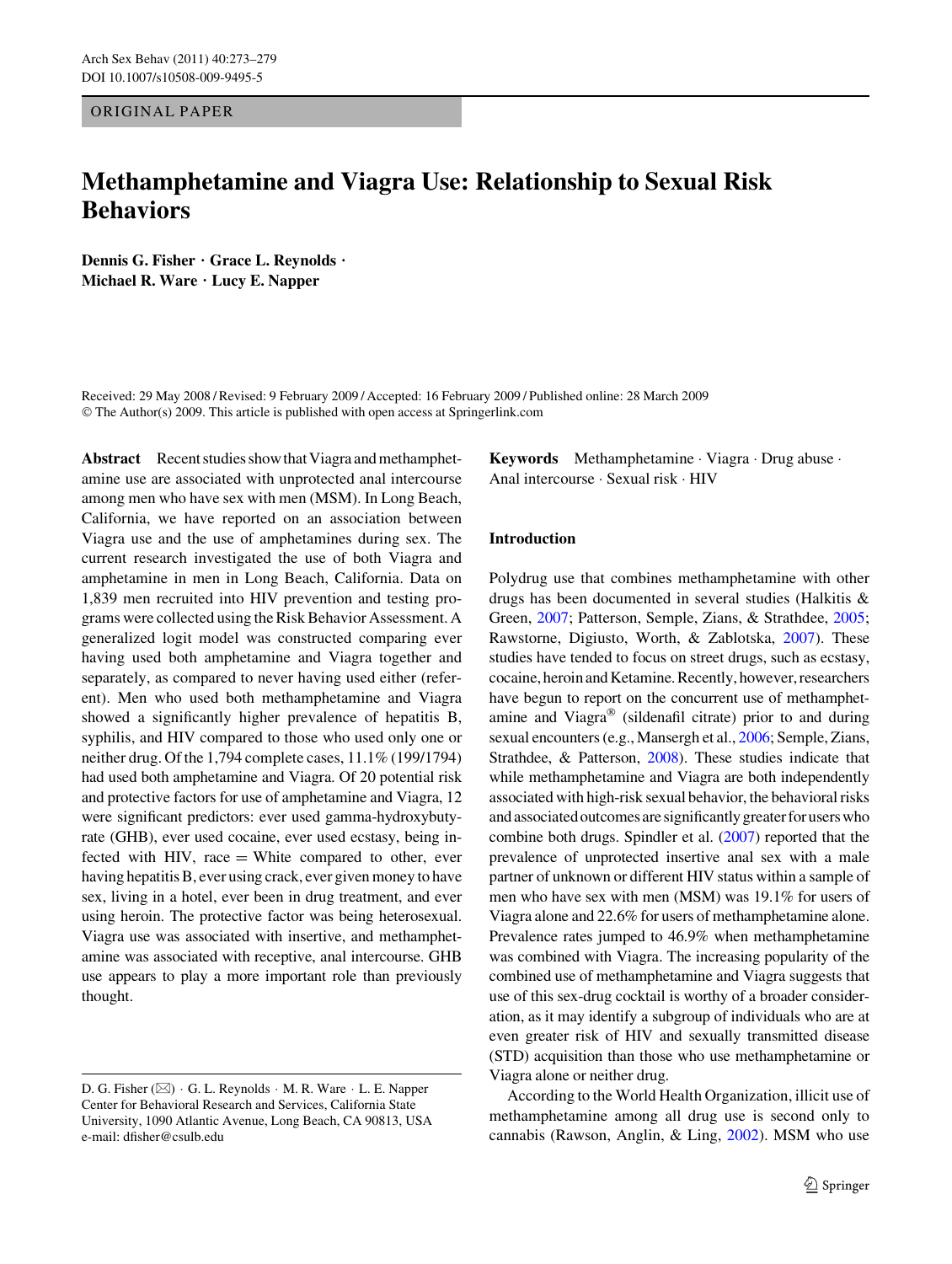methamphetamine consistently report engaging in risky sexual behavior, including unprotected insertive and receptive anal sex (Crosby & Mettey, [2004](#page-5-0); Halkitis, Mukherjee, & Palamar, [2007;](#page-5-0) Mansergh et al., [2001;](#page-5-0) Patterson & Semple, [2003;](#page-5-0) Schwarcz et al., [2007](#page-5-0)) and several reports indicate that these users are at increased risk for acquisition of HIV and other STDs (Patterson & Semple, [2003;](#page-5-0) Schwarcz et al., [2007;](#page-5-0) Semple, Zians, Grant, & Patterson, [2006](#page-6-0)). Within Los Angeles county, MSM who use crystal methamphetamine are five times more likely to test positive for HIV than MSM who do not use the drug (Rosenblatt, [2007](#page-5-0)). Although MSM may be at increased risk for HIV infection compared to heterosexuals, risky sexual behavior is not exclusive to MSM. Research indicates that adolescent and adult heterosexual users of methamphetamine also report having multiple sex partners and engaging in unprotected sex while under the influence (Molitor, Truax, Ruiz, & Sun, [1998](#page-5-0)).

Although originally developed as a medical aid to combat erectile dysfunction, recreational use of Viagra is not uncommon (Halkitis, Mukherjee et al., [2007](#page-5-0); Mansergh et al., [2001\)](#page-5-0). Like methamphetamine, recreational use of Viagra is strongly associated with risky sexual behavior and HIV (Crosby & DiClemente, [2004;](#page-5-0) Fisher et al., [2006;](#page-5-0) Swearingen & Klausner, [2005\)](#page-6-0). Independent examinations of the behavioral risks associated with methamphetamine and the risks associated with recreational use of Viagra have found a dissimilar pattern of behavioral associations. For example, while the recreational use of Viagra has been found to be associated with unprotected insertive anal intercourse (UIA), reports on methamphetamine use by MSM have found use of the drug to be associated with unprotected receptive anal intercourse (URA) (Schwarcz et al., [2007](#page-5-0)).

These findings highlight an important distinction with respect to methamphetamine and Viagra use. Previous reports have identified methamphetamine use by MSM for the purpose of mood and energy to counteract the negative affect associated with HIV+ serostatus (Semple, Patterson,  $\&$ Grant, [2002](#page-6-0)) or within the context of raves and circuit parties (Halkitis, Parsons, & Stirratt, [2001](#page-5-0); Lee, Galanter, Dermatis, & McDowell, [2003](#page-5-0); Ross, Mattison, & Franklin, [2003](#page-5-0)). Within these contexts, the use of methamphetamine may be incidental to sex (Ross et al., [2003\)](#page-5-0). However, the linking of methamphetamine use with Viagra clearly places methamphetamine use strictly within the context of sex. This connection was previously noted in a study on Viagra use (Fisher et al., [2006](#page-5-0)) which found that the combination of methamphetamine and Viagra was reportedly used both before and during sex. This was further supported by reports suggesting that the recreational use of Viagra was associated with risky sexual behavior and not used solely for the purpose of enhancing sexual performance (Colfax et al., [2001](#page-5-0)).

The present study examined the combined use of methamphetamine and Viagra within a sample of men living in the Long Beach, California area with the following specific aims: (1) to examine the prevalence of methamphetamine and Viagra use men in Long Beach-South Bay, California; (2) to examine the incremental demographic and behavioral correlates of methamphetamine and Viagra use; and (3) to characterize the infectious disease risk of the combined use of methamphetamine and Viagra. Using ''no use of either drug'' as the reference category, we constructed a multinomial logit model and compared behavioral risks associated with using methamphetamine alone, Viagra alone, and both drugs combined.

# Method

# Participants

Between May 2001 and July 2007, data were collected on 1,839 men between the age of 15 and 88 years ( $M = 40.66$ ) years,  $SD = 11.27$ ) residing in the Long Beach, California area. Participants were recruited through three HIV prevention and/or HIV/STD testing programs operated by the Center for Behavioral Research and Services at California State University, Long Beach. One program provided HIV/ AIDS prevention counseling for gay and bisexual men, one provided HIV/AIDS prevention counseling for illicit drug users and heavy alcohol users, and one provided HIV, STD, and hepatitis testing for a variety of behavioral risk groups. It was also possible for any client to use more than one program if they qualified. Sample demographics included 44.7% White, 24.5% Black, 21.3% Hispanic, and 9.7% other. Of the total sample, 47.5% identified as men who have sex with men (MSM)/men who have sex with men and women (MSMW) and 52.5% identified as heterosexual. HIV positive prevalence was 7.0% of those tested in the total sample.

#### Measures

#### Risk Behavior Assessment (RBA)

The RBA is a 20–30 min, structured interview developed by the Community Research Branch of the National Institute on Drug Abuse (NIDA) in collaboration with the NIDA Cooperative Agreement for Community-Based Outreach/Intervention Research grantees. The RBA is administered by trained interviewers and asks questions related to HIV risk behaviors (e.g., drug use, needle sharing, and sexual behaviors), drug history, health history and status, work status, and income. Specific drug use variables include lifetime use or nonuse, age of first use, frequency of use during the most recent 30 day period (i.e., number of times used and number of days used). These assessments were made for alcohol, marijuana, cocaine (crack, powdered, and injection), heroin, speedball (heroin and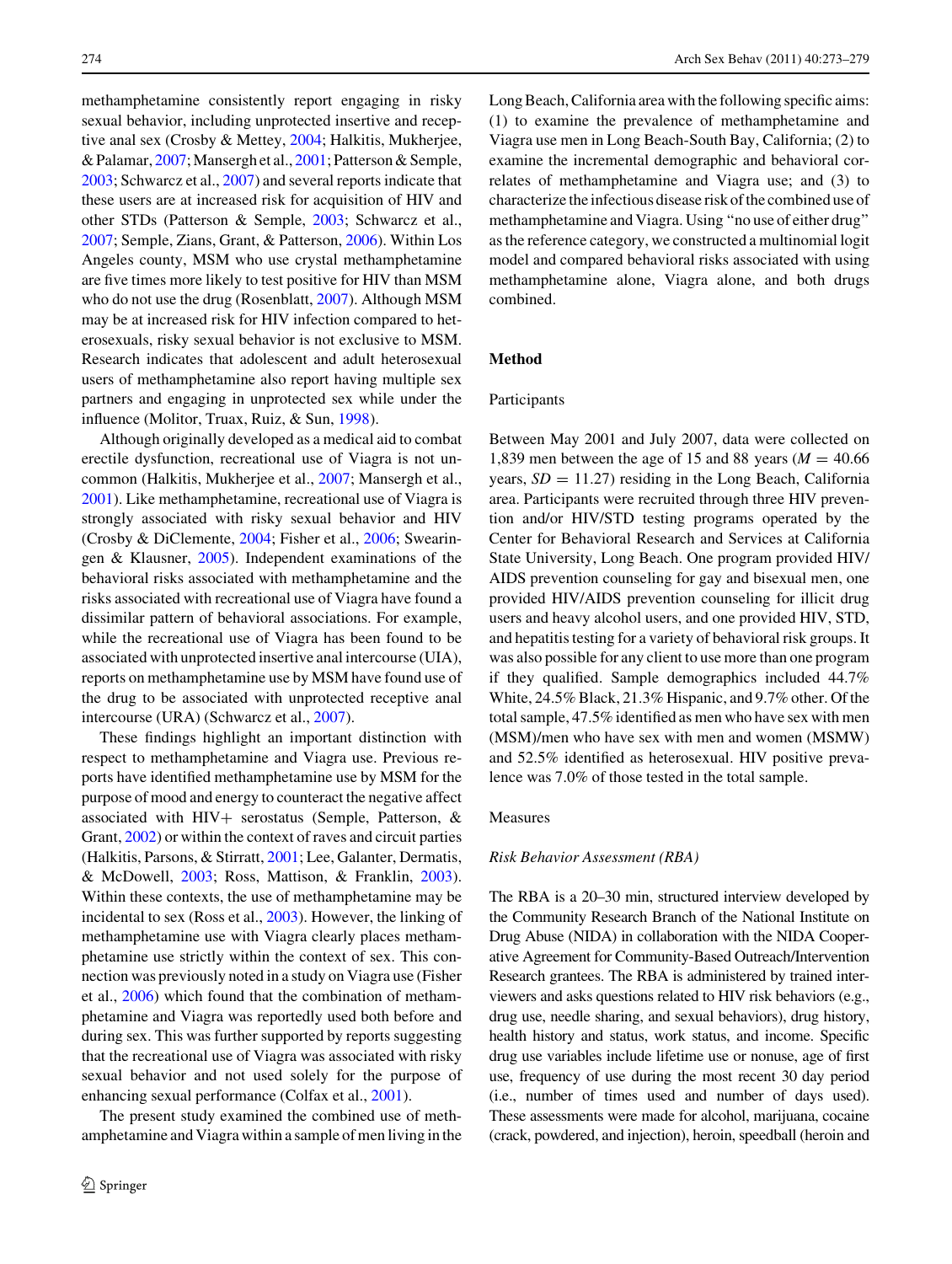cocaine mixed together), nonprescription methadone, other opiates, and amphetamine. Sexual risk behaviors included number of sexual partners during the most recent 30 day period, frequency and type of sexual activity, use of condom or barrier protection, and whether sex had been traded for drugs and/or money. The test–retest reliability of most of the questions and 48-h validity of the drug use variables have been found to be acceptable to very good (Dowling-Guyer et al., [1994](#page-5-0); Fisher, Kuhrt-Hunstiger, Orr, & Davis, [1999](#page-5-0); Fisher, Reynolds, Jaffe, & Johnson, [2007;](#page-5-0) Needle et al., [1995](#page-5-0)).

## Designer Drug Trailer (DDT)

The DDT is an addendum to the RBA and assesses use of designer drugs. The format for the DDT was similar to the RBA and included questions about lifetime use and nonuse, age of first use, and frequency of use during the most recent 30-day period (i.e., number of times used and number of days used). Drugs assessed included methylene-dioxymethamphetamine (MDMA), Ketamine, gamma hydroxybutyrate/ gamma-butyrolactone (GHB/GHL), 2C-T-7, 2C-B, 5-MeO-DIPT (Foxy or Foxy methoxy), 2-MTA, Rohypnol, and Viagra.

#### Procedure

All participants were interviewed in individual sessions. At the beginning of each session, participants provided informed consent and were allowed to ask questions following protocols approved by the Institutional Review Board at California State University, Long Beach. Interview sessions lasted approximately 1.5 h, during which time each participant was administered the RBA and DDT and completed several self-administered questionnaires. The conclusion of each session varied by program; however, all participants were given incentives for participation as well as referrals to other services as needed. All data collected for this project were protected by certificates of confidentiality.

### Statistical Analysis

The data were analyzed using a multinomial logit model, sometimes referred to as a generalized logit model (Allison, [1999;](#page-5-0) Hosmer & Lemeshow, [2000](#page-5-0); McFadden, [1973\)](#page-5-0). The data were analyzed in SAS 9.1.3 service pack 4. Because of missing values on one or more variables, only 1794 (97.55%) of the data were used. There were four classifications of the data: those who did not use either drug ( $n = 762$ ) was the referent group. The referent group was compared to: (1) those who used methamphetamine only ( $n = 715$ ), (2) those who used Viagra only ( $n = 118$ ), and (3) those who used both methamphetamine and Viagra ( $n = 199$ ).

#### Results

The proportion of those using methamphetamine immediately before or during sex in the methamphetamine-only group was lower (24%) than in the group using both methamphetamine and Viagra, where it was 33%  $\chi^2(1, N = 542) = 3.83$ ,  $p =$ .0502. This demonstrated that the use of methamphetamine was more closely associated with sexual activity for those who used both methamphetamine and Viagra.

Table 1 shows the percentage of participants in each drug group who tested positive to six different laboratory tests. The four tests for sexually transmitted infections (hepatitis B core antigen, HIV, and two tests for syphilis (TP-PA and RPR) all showed significant differences in proportions and the drug group with the highest percentage for three of these four tests was the group using both methamphetamine and Viagra.

Table [2](#page-3-0) shows the results of the generalized logit model comparing those who only used methamphetamine to the referent group, which was those who did not use either drug. The strongest risk factors were use of GHB/GHL and use of cocaine. Other drug risk factors were use of crack, ecstasy, and heroin. The methamphetamine-only group was also more likely to report being positive for HIV. Table [3](#page-3-0) shows the results of the generalized logit model comparing those who only used Viagra to those who did not use either drug. Again, the strongest risk factors were use of GHB/GHL and cocaine. There was more emphasis on sex risk and less on drug risk in this group, so the risk factors of ever given money to have sex and the number of people had sex with distinguished the Viagra-only group from the referent group, but crack, ecstasy, and heroin were not significant risk factors for the Viagra only group. Being HIV positive was not significant.

Table [4](#page-3-0) shows the generalized logit model comparing those who used both methamphetamine and Viagra to those who did not use either drug. The major drug risk factors were use of GHB/GHL, cocaine, and ecstasy, in addition to crack

Table 1 Methamphetamine and Viagra group by percent positive on laboratory test result

| Lab test                  | Neither Meth Viagra Both $\chi^2$<br>drug | only             | only                      |      |                     | $\overline{n}$ | $\boldsymbol{p}$ |
|---------------------------|-------------------------------------------|------------------|---------------------------|------|---------------------|----------------|------------------|
| Hepatitis A $47.8$ $45.1$ |                                           |                  | 44.0                      |      | 41.5 1.27           | 649            | ns               |
| Hepatitis B $13.0_{abc}$  |                                           |                  | $22.8b$ $26.5c$           |      | $31.7a$ 18.5        |                | 631 .0003        |
| Hepatitis $C$ 64.0        |                                           | 61.0             | 66.7                      | 44.1 | 3.51                | 157            | ns               |
| <b>HIV</b>                | 3.8 <sub>ab</sub>                         |                  | $8.2b$ 3.2                |      | $9.5_{\rm a}$ 11.06 |                | 1021 .0114       |
| $TP-PA^a$                 | $4.0_{abc}$                               | 8.8 <sub>b</sub> | $15.6_c$                  |      | $15.3a$ 16.1        | 580            | .0011            |
| RPR <sup>b</sup>          | $1.6_{\rm ac}$                            |                  | 4.4 $6.7_c$ $8.3_a$ $9.5$ |      |                     |                | 582 .0233        |
|                           |                                           |                  |                           |      |                     |                |                  |

*Note*: In all cases  $df = 3$ . Proportions in the same row that share the same subscript differ at  $p < .05$  in pairwise  $\chi^2$  comparisons

<sup>a</sup> Serodia TP-PA qualitative gelatin particle agglutination assay

**b** ASI rapid plasma reagin test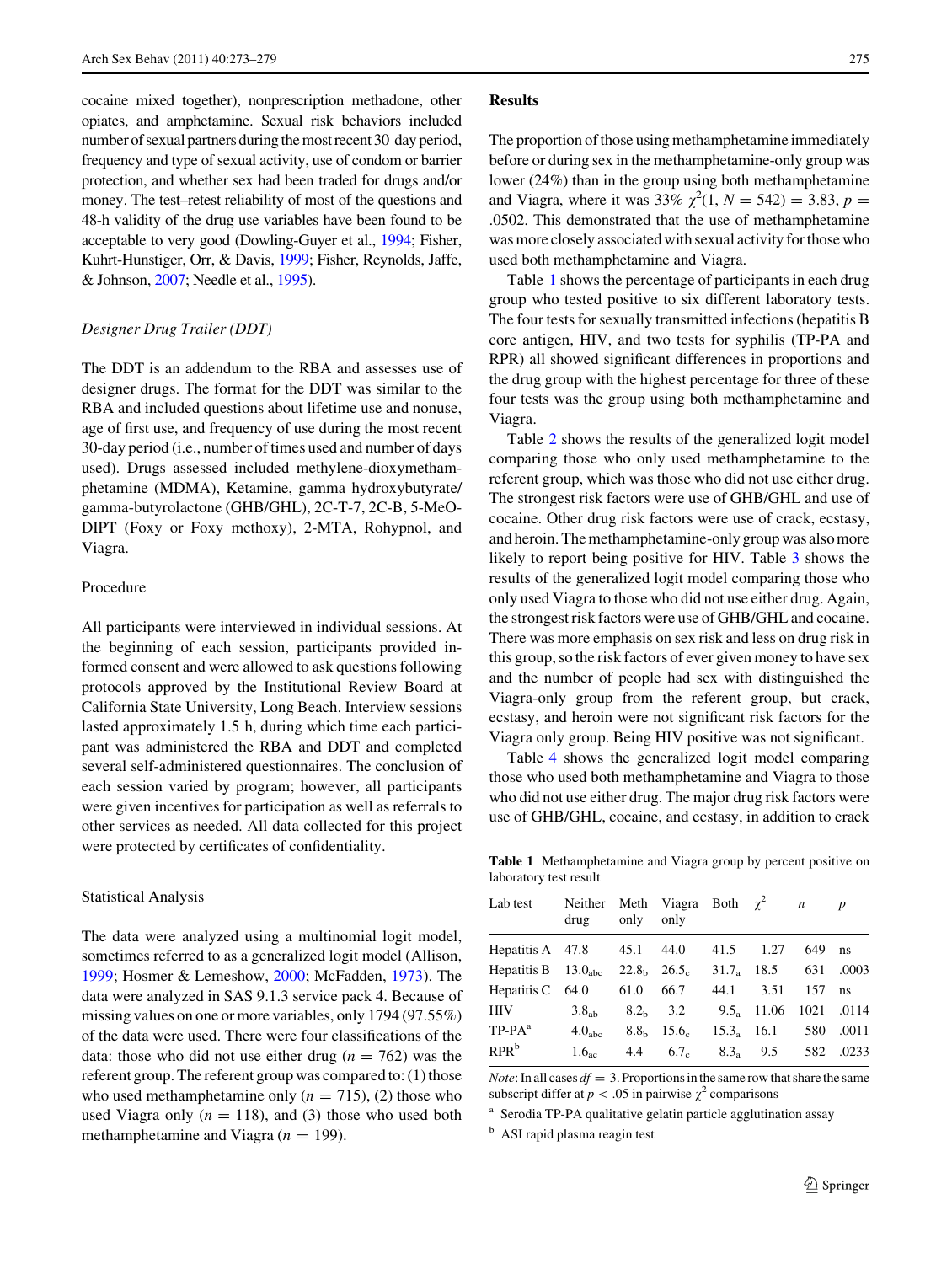<span id="page-3-0"></span>Table 2 Generalized logit comparing those using methamphetamine only to those using neither drug

| Variable                             | B    | Odds<br>ratio | 95% CI      |
|--------------------------------------|------|---------------|-------------|
| Ever used GHB/GHL                    | 1.94 | 6.8           | 2.71, 17.93 |
| Ever use cocaine by itself           | 1.66 | 5.3           | 3.90, 7.08  |
| Ever been told infected with HIV     | 0.97 | 2.6           | 1.40, 4.99  |
| Ever use crack                       | 0.96 | 2.6           | 1.83, 3.69  |
| Are you living in a hotel            | 0.93 | 2.5           | 1.52, 4.21  |
| Ever used ecstasy                    | 0.79 | 2.2           | 1.50, 3.26  |
| Ever been in drug treatment or detox | 0.73 | 2.1           | 1.49.2.89   |
| White                                | 0.62 | 1.9           | 1.40, 2.47  |
| Ever use heroin                      | 0.52 | 1.7           | 1.19, 2.38  |

Note: All odds ratios are significant if the 95% confidence interval does not include 1

Table 3 Generalized logit comparing those using Viagra only to those using neither drug

| Variable                              | B       | Odds<br>ratio | 95% CI      |
|---------------------------------------|---------|---------------|-------------|
| Ever used GHB/GHL                     | 1.81    | 6.1           | 1.78, 21.09 |
| Ever use cocaine by itself            | 0.75    | 2.1           | 1.31, 3.44  |
| White                                 | 0.66    | 1.9           | 1.29, 2.93  |
| Ever given money to have sex          | 0.62    | 1.9           | 1.09, 3.17  |
| How many people had sex with          | 0.13    | 1.14          | 1.01, 1.27  |
| Do you consider yourself heterosexual | $-0.95$ | 0.4           | 0.22, 0.69  |

Note: All odds ratios are significant if the 95% confidence interval does not include 1

Table 4 Generalized logit comparing those using both methamphetamine and Viagra to those using neither drug

| Variable                              | B       | Odds<br>ratio | 95% CI      |
|---------------------------------------|---------|---------------|-------------|
| Ever used GHB/GHL                     | 2.38    | 10.8          | 4.30, 28.80 |
| Ever use cocaine by itself            | 1.99    | 7.3           | 4.38, 12.24 |
| Ever used ecstasy                     | 1.84    | 6.3           | 3.89, 10.29 |
| Ever been told infected with HIV      | 1.36    | 3.9           | 1.85, 8.21  |
| White                                 | 1.13    | 3.1           | 2.07, 4.65  |
| Ever been told have hepatitis B       | 1.12    | 3.1           | 1.69, 5.61  |
| Ever use crack                        | 1.07    | 2.9           | 1.73, 4.92  |
| Ever given money to have sex          | 0.89    | 2.4           | 1.57, 3.78  |
| Are you living in a hotel             | 0.82    | 2.3           | 1.17, 4.41  |
| Ever been in drug treatment or detox  | 0.70    | 2.0           | 1.24, 3.26  |
| Ever use heroin                       | 0.56    | 1.7           | 1.05, 2.88  |
| Do you consider yourself heterosexual | $-1.18$ | 0.3           | 0.18, 0.52  |

Note: All odds ratios are significant if the 95% confidence interval does not include 1

and heroin. Both HIV and hepatitis B entered the model as risk factors and ever given money to have sex was also a risk factor. This was the only model that included hepatitis B.

Table 5 Drug use groups by sexual preference compared on anal intercourse type and mean frequency in 30 days

| Intercourse type Neither drug Meth only |            |                          | Viagra only                          | Both                      |  |
|-----------------------------------------|------------|--------------------------|--------------------------------------|---------------------------|--|
|                                         | M(SD)      | M(SD)                    | M(SD)                                | M(SD)                     |  |
| Gay                                     |            |                          |                                      |                           |  |
| Insertive anal                          | 1.7(4.26)  | $2.7(5.71)$ $2.3(4.55)$  |                                      | $4.0(17.69)$ <sub>2</sub> |  |
| Receptive anal                          | 1.4(3.58)  |                          | $1.6(3.96)$ $0.8(1.29)$ <sub>h</sub> | $2.1(5.41)_{h}$           |  |
| Straight                                |            |                          |                                      |                           |  |
| Insertive anal                          | 0.5(2.07)  |                          | $0.4(1.82)$ $0.4(1.88)$              | 0.9(3.72)                 |  |
| Receptive anal                          | 0.01(0.13) | $0.01(0.24)$ $0.0(0.00)$ |                                      | 0.0(0.00)                 |  |

Note: Frequencies of behavior for straight men were too low for meaningful statistical analysis. One-way ANOVA (gay only) for Drug Group on insertive anal sex  $F(3, 964) = 2.98$ ,  $p = .03$ . One-way AN-OVA (gay only) for Drug Group on receptive anal sex  $F(3, 964) = 2.54$ ,  $p = 0.055$ . Means in the same row that share a subscript differ at  $p < 0.05$ in the Tukey honestly significant difference comparison

In order to further explicate the model, the frequency of both insertive and receptive anal sex reported by both gay and heterosexual men was examined. Table 5 shows the means (separately for gay and straight) of the number of times participants reported having both receptive and insertive anal intercourse in the 30 days before interview. One-way AN-OVAs of Drug use group on both receptive anal intercourse and insertive anal intercourse were performed for the gay men only because the frequencies of the behaviors were too low for the heterosexual men for meaningful statistical analysis. It is clear that, for the gay men, the group that used both methamphetamine and Viagra had the greatest mean number of both receptive and insertive anal intercourse. The significant comparison was between the group that did not use either drug and the group that used both methamphetamine and Viagra for insertive anal sex; the significant comparison for receptive anal sex was between the Viagra only group and the group that used both methamphetamine and Viagra. Correlation analysis assisted with further interpretation. For the gay men who used both drugs, there was a significant positive correlation between number of times used amphetamine immediately before or during sex and number of times had receptive anal intercourse  $r(98) = .21$ ,  $p = .04$ . There was a non-significant inverse correlation between number of times used amphetamine immediately before or during sex and number of times had insertive anal intercourse  $r(98) = -.01$ .

# **Discussion**

Data from a sample of men were used to construct a multinomial model (consisting of three separate comparisons) comparing those who used methamphetamine, Viagra, and both methamphetamine and Viagra, to a referent group of those who used neither methamphetamine nor Viagra. The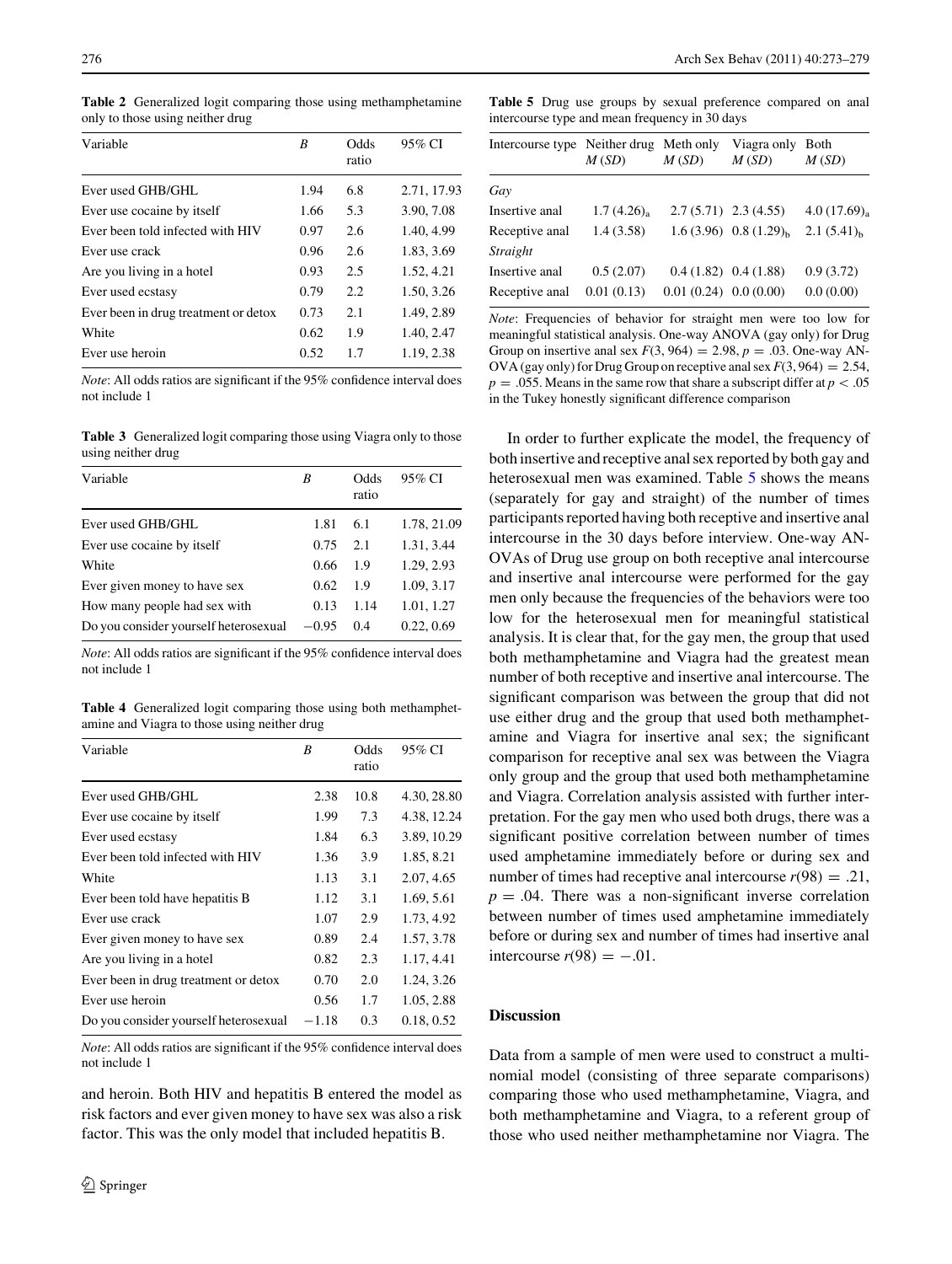major risk factor in all three comparison models was use of GHB, which was both strong and consistent. GHB was originally developed as an anesthetic (Freese, Miotto, & Reback, [2002](#page-5-0)). An epidemic of GHB abuse started in the late 1980s, which our data suggest is still continuing (Nicholson & Balster, [2001](#page-5-0)). Its use in conjunction with Viagra has been reported in New York (Halkitis & Palamar, [2006](#page-5-0); Halkitis, Palamar, & Mukherjee, [2007](#page-5-0)), San Francisco (Colfax et al., [2001\)](#page-5-0), Los Angeles, and Chicago (Carey et al., in press). We strongly agree that the recreational use of GHB has been understudied (Halkitis & Palamar, [2006](#page-5-0)) as our findings point to a very strong association between the use of GHB and the use of both methamphetamine and Viagra.

Cocaine was also a strong risk factor that was consistent across the drug groups, although not as strong as GHB. This is not surprising in the model comparing methamphetamine use, given that they are both stimulants and that this model also included ecstasy, which is also a stimulant. Cocaine use has been found to be associated with unprotected anal intercourse in young MSM and the only drug associated in multivariate analysis with failure to use condoms (McNall & Remafedi, [1999](#page-5-0)). A nationwide study found that cocaine use was associated with both unprotected receptive and insertive anal sex (Koblin et al., [2003](#page-5-0)). In a California study, cocaine use was associated with unprotected anal intercourse in both bivariate and multivariate analysis (Molitor, Facer, & Ruiz, [1999\)](#page-5-0). In our findings, cocaine use was the second strongest predictor in all three models. Even though our findings were in agreement with other published reports, this consistency in our top two predictors across our three models is noteworthy. Furthermore, there was a strong association between the models and the differences in prevalence of the infections.

Very few other reports have attempted to distinguish type of anal intercourse and associations with different drugs. Two reports that did make this attempt showed an association of methamphetamine with receptive anal intercourse that would agree with our findings (Mansergh et al., [2006](#page-5-0); Rusch, Lampinen, Schilder, & Hogg, [2004](#page-5-0)). For gay men, receptive anal intercourse was lowest in the Viagra only group. The gay men who used both methamphetamine and Viagra reported the highest mean frequency of both receptive and insertive anal intercourse. In addition to having more receptive anal intercourse, they also appeared to be having more insertive anal sex. Their higher amount of receptive anal sex was related to their use of methamphetamine as shown by the significant correlation between the use of amphetamine immediately before or during sex and the number of times had receptive anal intercourse. One report showed Viagra taken in combination with methamphetamine was associated with insertive anal intercourse (Spindler et al., [2007\)](#page-6-0). We would argue that this effect was due to the Viagra and not the methamphetamine (Fisher et al., [2006](#page-5-0); Mansergh et al., [2006\)](#page-5-0).

Overall, non-White men were less likely to report using both methamphetamine and Viagra than White men. This finding was strongest in the comparison of those who used both drugs to those who used neither drug. The association between methamphetamine and anal intercourse, and Viagra and anal intercourse has been reported to be more common among White men (Carey et al., in press). Other researchers have also reported that Black men were less likely to use methamphetamine and Viagra (Halkitis & Green, [2007](#page-5-0)). Number of sex partners only entered the model comparing those who used Viagra only to those who used neither drug. Ever having given money to have sex was also a factor in both the Viagra only comparison as well as the Viagra and methamphetamine comparison. The only protective factor was being heterosexual, that is, those who were heterosexual were less likely to be in the Viagra only group or the Viagra and methamphetamine group as compared to the group who used neither drug. This was not true for the methamphetamine only group comparison.

In conclusion, our data showed that those gay men who take both Viagra and methamphetamine engaged in higher levels of risky sex, and as a consequence, had a significantly higher prevalence of hepatitis B, untreated syphilis, and HIV. Although not significant, even the heterosexual men who took both drugs had higher frequencies of insertive anal sex. There have been calls for warning labels for Viagra as well as for scheduling Viagra as a controlled substance (Klausner & Swearingen, [2004;](#page-5-0) Swearingen & Klausner, [2005](#page-6-0)). Our data would suggest that Viagra by itself may not be the culprit, but rather the combination of methamphetamine and Viagra. This would suggest that methamphetamine abuse and/or dependence should be a contraindication in Viagra prescribing. GHB also probably plays a more important role than previously thought and needs to be investigated to a much greater extent. Future research should be careful to distinguish type of anal intercourse and which drug is associated with insertive as compared to receptive anal intercourse. Our findings support the notion that Viagra is associated with insertive, and methamphetamine is associated with receptive, anal intercourse. Men who take both Viagra and methamphetamine are at much higher risk for hepatitis B, HIV and untreated syphilis because they engage in much higher rates of anal intercourse than any of the comparison groups.

Acknowledgments This research was funded in part by contract numbers H700938 and H700939 from the Office of AIDS Programs and Policy, County of Los Angeles, California. It was also funded in part by contract number 30391 from the Department of Health and Social Services, City of Long Beach, California. Funding for Dr. Napper was provided in part by National Research Service Award 1 F32 DA022902- 01A1 from the National Institute on Drug Abuse.

Open Access This article is distributed under the terms of the Creative Commons Attribution Noncommercial License which permits any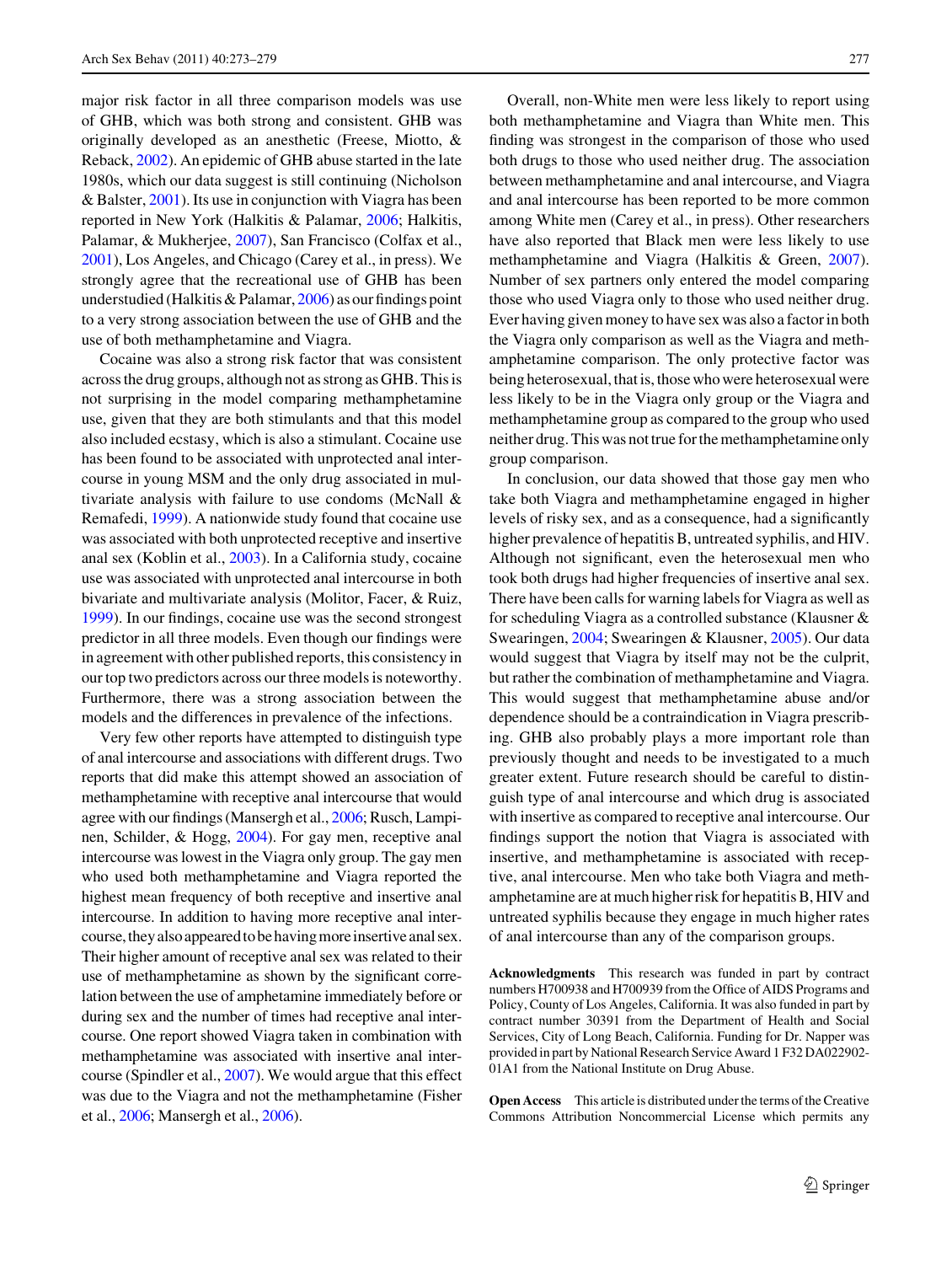<span id="page-5-0"></span>noncommercial use, distribution, and reproduction in any medium, provided the original author(s) and source are credited.

## References

- Allison, P. D. (1999). Logistic regression using the SAS system: Theory and application. Cary, NC: SAS Institute Inc.
- Carey, J. W., Mejia, R., Bingham, T., Ciesielski, C., Gelaude, D., Herbst, J. H., et al. (in press). Drug use, high-risk sex behaviors, and increased risk for recent HIV infection among men who have sex with men in Chicago and Los Angeles. AIDS and Behavior. doi: [10.1007/s10461-008-9403-3](http://dx.doi.org/10.1007/s10461-008-9403-3)
- Colfax, G. N., Mansergh, G., Guzman, R., Vittinghoff, E., Marks, G., Rader, M., et al. (2001). Drug use and sexual risk behavior among gay and bisexual men who attend circuit parties: A venue-based comparison. Journal of Acquired Immune Deficiency Syndrome, 28, 373–379.
- Crosby, R., & DiClemente, R. J. (2004). Use of recreational Viagra among men having sex with men. Sexually Transmitted Infections, 80, 466–468.
- Crosby, R., & Mettey, A. (2004). A descriptive analysis of HIV risk behavior among men having sex with men attending a large sex resort. Journal of Acquired Immune Deficiency Syndrome, 37, 1496–1499.
- Dowling-Guyer, S., Johnson, M. E., Fisher, D. G., Needle, R., Watters, J., Andersen, M., et al. (1994). Reliability of drug users' selfreported HIV risk behaviors and validity of self-reported recent drug use. Assessment, 1, 95-102.
- Fisher, D. G., Kuhrt-Hunstiger, T. I., Orr, S. M., & Davis, D. C. (1999). Hepatitis B validity of drug users' self-report. Psychology of Addictive Behaviors, 13, 33–38.
- Fisher, D. G., Marlow, R., Rosenberg, R., Reynolds, G. L., Ferell, N., & Jaffe, A. (2006). Recreational Viagra use and sexual risk among drug abusing men. American Journal of Infectious Diseases, 2, 107–114.
- Fisher, D. G., Reynolds, G. L., Jaffe, A., & Johnson, M. E. (2007). Reliability, sensitivity and specificity of self-report of HIV test results. AIDS Care, 19, 692–696.
- Freese, T. E., Miotto, K., & Reback, C. J. (2002). The effects and consequences of selected club drugs. Journal of Substance Abuse Treatment, 23, 151–156.
- Halkitis, P. N., & Green, K. A. (2007). Sildenafil (Viagra) and club drug use in gay and bisexual men: The role of drug combinations and context. American Journal of Men's Health, 1, 139–147.
- Halkitis, P. N., Mukherjee, P. P., & Palamar, J. J. (2007). Multi-level modeling to explain methamphetamine use among gay and bisexual men. Addiction, 102(Suppl. 1), 76–83.
- Halkitis, P. N., & Palamar, J. J. (2006). GHB use among gay and bisexual men. Addictive Behaviors, 31, 2135–2139.
- Halkitis, P. N., Palamar, J. J., & Mukherjee, P. P. (2007). Poly-club-drug use among gay and bisexual men: A longitudinal analysis. Drug and Alcohol Dependence, 89, 153–160.
- Halkitis, P. N., Parsons, J. T., & Stirratt, M. J. (2001). A double epidemic: Crystal methamphetamine drug use in relation to HIV transmission among gay men. Journal of Homosexuality, 41(2), 17–35.
- Hosmer, D. W., & Lemeshow, S. (2000). Applied logistic regression. New York: John Wiley.
- Klausner, J., & Swearingen, S. (2004). Petition to the Food and Drug Administration to change the labeling and take further action to address the association of Viagra (Sildenafil) use and increased STD transmission, including HIV infection. City and County of San Francisco: STD Prevention and Control Services.
- Koblin, B. A., Chesney, M. A., Husnik, M. J., Bozeman, S., Celum, C. L., Buchbinder, S., et al. (2003). High-risk behaviors among men who have sex with men in 6 US cities: Baseline data from the EXPLORE study. American Journal of Public Health, 93, 926– 932.
- Lee, S. J., Galanter, M., Dermatis, H., & McDowell, D. (2003). Circuit parties and patterns of drug use in a subset of gay men. Journal of Addictive Diseases, 22, 47–60.
- Mansergh, G., Colfax, G. N., Marks, G., Rader, M., Guzman, R., & Buchbinder, S. (2001). The Circuit Party Men's Health Survey: Findings and implications for gay and bisexual men. American Journal of Public Health, 91, 953–958.
- Mansergh, G., Shouse, R. L., Marks, G., Guzman, R., Rader, M., Buchbinder, S., et al. (2006). Methamphetamine and sildenafil (Viagra) use are linked to unprotected receptive and insertive anal sex, respectively, in a sample of men who have sex with men. Sexually Transmitted Infections, 82, 131–134.
- McFadden, D. (1973). Conditional logit analysis of qualitative choice behavior. In P. Zarembka (Ed.), Frontiers in econometrics (pp. 105–142). New York: Academic Press.
- McNall, M., & Remafedi, G. (1999). Relationship of amphetamine and other substance use to unprotected intercourse among young men who have sex with men. Archives of Pediatrics and Adolescent Medicine, 153, 1130–1135.
- Molitor, F., Facer, M., & Ruiz, J. D. (1999). Safer sex communication and unsafe sexual behavior among young men who have sex with men in California. Archives of Sexual Behavior, 28, 335–343.
- Molitor, F., Truax, S. R., Ruiz, J. D., & Sun, R. K. (1998). Association of methamphetamine use during sex with risky sexual behaviors and HIV infection among non-injection drug users. Western Journal of Medicine, 168, 93–97.
- Needle, R., Fisher, D. G., Weatherby, N., Chitwood, D., Brown, B., Cesari, H., et al. (1995). Reliability of self-reported HIV risk behaviors of drug users. Psychology of Addictive Behaviors, 9, 242–250.
- Nicholson, K. L., & Balster, R. L. (2001). GHB: A new and novel drug of abuse. Drug and Alcohol Dependence, 63, 1–22.
- Patterson, T. L., & Semple, S. J. (2003). Sexual risk reduction among HIV-positive drug-using men who have sex with men. Journal of Urban Health, 80(4 Suppl. 3: iii), 77-87.
- Patterson, T. L., Semple, S. J., Zians, J. K., & Strathdee, S. A. (2005). Methamphetamine-using HIV-positive men who have sex with men: Correlates of polydrug use. Journal of Urban Health, 97, 1067–1075.
- Rawson, R. A., Anglin, M. D., & Ling, W. (2002). Will the methamphetamine problem go away? Journal of Addictive Diseases, 21, 5–19.
- Rawstorne, P., Digiusto, E., Worth, H., & Zablotska, I. (2007). Associations between crystal methamphetamine use and potentially unsafe sexual activity among gay men in Australia. Archives of Sexual Behavior, 36, 646–654.
- Rosenblatt, S. (2007, April 11). More gay men using meth, study finds: Use of the drug, which is associated with HIV transmission, has surged since 2005, according to data collected by a nonprofit agency. Los Angeles Times.
- Ross, M. W., Mattison, A. M., & Franklin, D. R. (2003). Club drugs and sex on drugs are associated with different motivations for gay circuit party attendance in men. Substance Use and Misuse, 38, 1173–1183.
- Rusch, M., Lampinen, T. M., Schilder, A., & Hogg, R. S. (2004). Unprotected anal intercourse associated with recreational drug use among young men who have sex with men depends on partner type and intercourse role. Sexually Transmitted Diseases, 31, 492–498.
- Schwarcz, S., Scheer, S., McFarland, W., Katz, M., Valleroy, L., Chen, S., et al. (2007). Prevalence of HIV infection and predictors of hightransmission sexual risk behaviors among men who have sex with men. American Journal of Public Health, 97, 1067–1075.